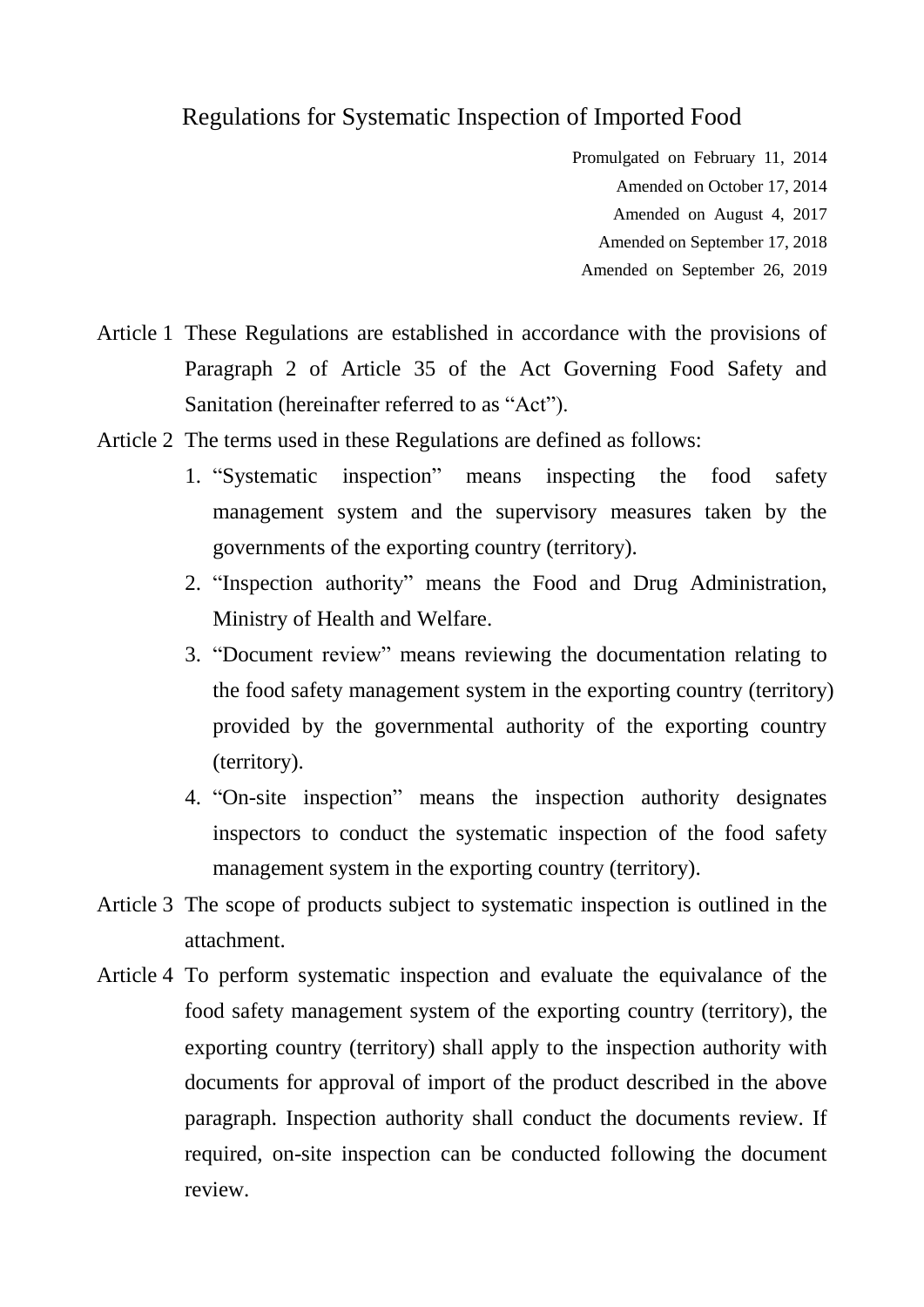The inspection authority may make the following decision based on the result of systematic inspection:

- 1. Market access approval for products of the establishments designated by competent authority of the exporting country (territory).
- 2. Market access approval for products of the establishments which have been inspected and qualified by the inspection authority.
- 3. Disapproval of the application for market access.

If necessary, inspection authority shall request the exporting country (territory) to provide the documents within the designated period when performing the pre-said document review.

Products which are subjected to the scope of this regulation, are not conforming to the paragraph 2 of this Article shall not apply for import inspection at border, except for the exemption according to Article 7 or according to the bilateral agreement with the exporting country (territory).

- Article 5 For any exporting country (territory) that has been systematically inspected and been approved to import or that is exempted from systematic inspection in accordance with the provisions of Article 7, in case of any of the following, the inspection authority may request document review or on-site inspection to confirm the equivalence of the management system of the exporting country (territory).
	- 1. Significant changes of food safety management system or the supervisory measures of the exporting country (territory).
	- 2. Occurrence of significant food sanitation and safety incidents in the exporting country (territory).
	- 3. Significant violation of the food or related product from the exporting country (territory) found by the inspection authority or other importing country (territory).
	- 4. Any exporting country (territory) that is exempted from systematic inspection in accordance with the provisions of Article 7 or that has been finished systematically inspected more than three years, deemed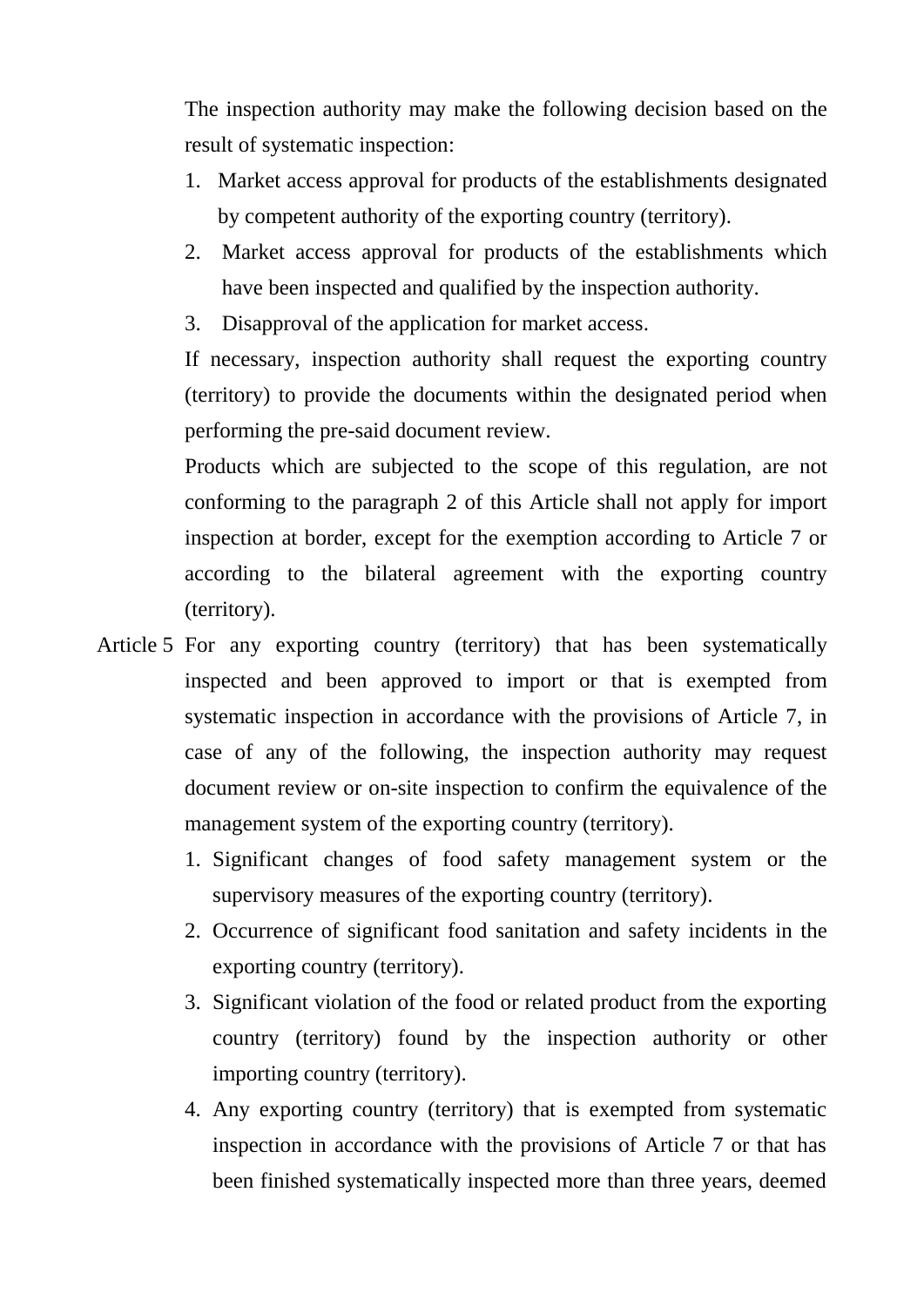necessary to conduct documents review or on-site inspection by the inspection authority.

- 5. Food or related products which from the exporting country (territory) were determined as jeopardizing food safety.
- Article 6 If the results of on-site inspection are non-compliant, the exporting country (territory) may be required to submit corrective actions, to the inspection authority for review before deadline. If required, on-site re-inspection might be performed again to verify the effectiveness of the corrective actions.

The expenses of on-site inspection shall be borne by the exporting country (territory) in the following circumstances:

- 1. Re-inspection of the paragraph 1 of this Article.
- 2. Application for expanding designated establishments in the case of the subparagraph 2 of paragraph 2 of Article 4.
- 3. Re-application for systematic inspection in the case of the subparagraph 3 of paragraph 2 of Article 4.

If necessary, the inspection authority will request the exporting country (territory) to bear the expenses of on-site inspection other than the circumstances of the paragraph 2 of this Article.

- Article 7 Products, subjected to the scope of this regulation, had existed import records before promulgation of these Regulation might be exempted from the systematic inspection.
- Article 8 These Regulations shall be implemented from the date of promulgation unless other specified.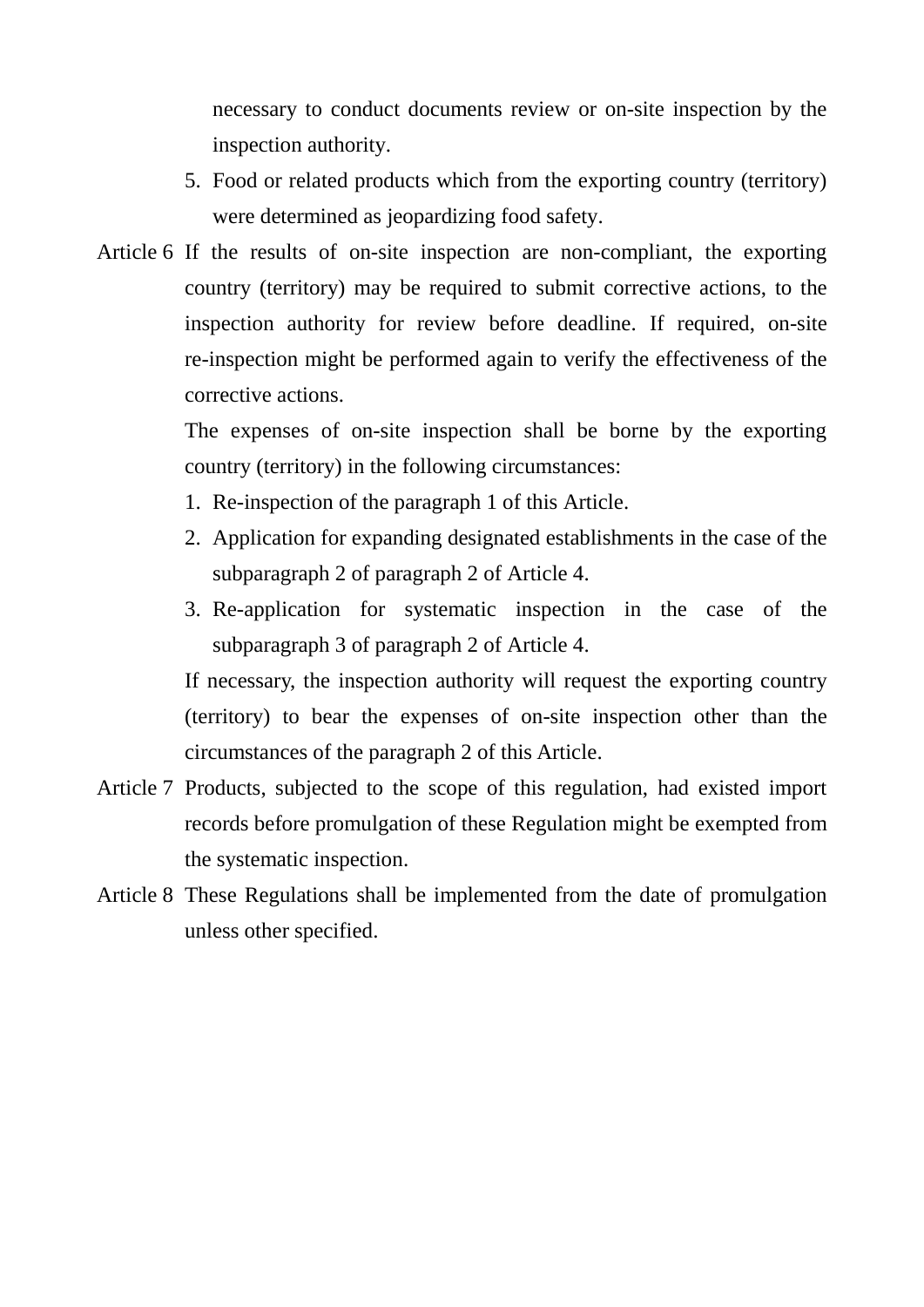| Type                | Item                                                                                                                                                                                                    | Remarks                                                                                                                                                                                                                                                                                                                |  |
|---------------------|---------------------------------------------------------------------------------------------------------------------------------------------------------------------------------------------------------|------------------------------------------------------------------------------------------------------------------------------------------------------------------------------------------------------------------------------------------------------------------------------------------------------------------------|--|
| Meat<br>Products    | Livestock and poultry products listed in<br>0504,<br>1601<br>and<br>1602<br>of the<br>02,<br>Harmonized System Codes (HS Codes)<br>established by<br>the<br>World<br>Customs<br>Organization.           | Products on the left<br>column subject to<br>importation rules F01<br>or F02.                                                                                                                                                                                                                                          |  |
| Fishery<br>Products | Products listed in 03, 1604 and 1605 of the<br>Harmonized System Codes (HS Codes)<br>established by<br>the<br>World<br>Customs<br>Organization.                                                         | 1. Products on the left<br>column subject to<br>importation rules<br>F01 or F02.<br>2. These products<br>come into<br>enforcement from<br>January 1, 2018.                                                                                                                                                             |  |
| Dairy<br>Products   | Products listed in 0401, 0402, 0403, 0404,<br>0405, 0406, 19011000907, 19019021004<br>19019022003 of the Harmonized<br>and<br>System Codes (HS Codes) established by<br>the World Customs Organization. | 1. Products on the left<br>column subject to<br>importation rules<br>F01 or F02.<br>The products listed<br>in 19011000907,<br>19019021004 and<br>19019022003 of the<br><b>Harmonized System</b><br>Codes (HS Codes)<br>come into<br>enforcement from<br>January 1, 2019 and<br>the others are from<br>January 1, 2018. |  |

Attachment Scope of Products Subject to Systematic Inspection